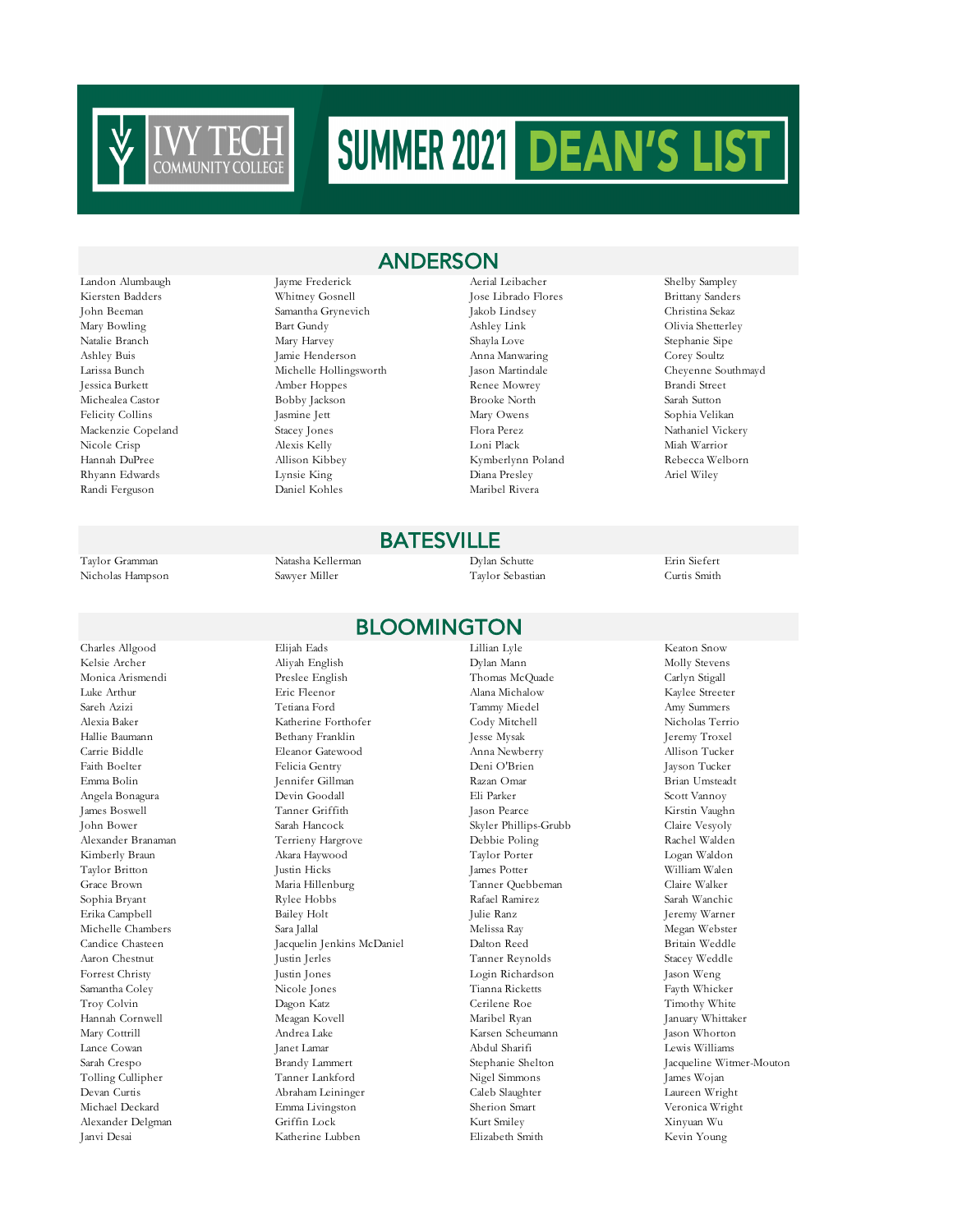

Hayden Duvall Chandra Luttrell Carol Smock Matthew Zizak

## **COLUMBUS**

Bryce Allison Alissa Dicken Sara Leszcynski Rachel Rigby Star Anderson Nathaniel Dieckmann Caleb Litmer Megan Ritz Jennafer Armuth Eveland Christopher Arthur Taylor Dronkers Jonathan Lofgren Sara Rockwell Cayton Bailiff Kayla Dunn Tazwell Long Robert Sallee Nicholas Baker Melyssa Faulkner Evelyn Lopez David Santiago Nikita Baker Isaac Flynn Samantha Luedeman Miyuki Sato Doyle Ballard Heike Frilles Macy Margraf Nikia Schwering Sophia Barrett Samantha Fritsche Rory Martin Rory Martin Connor Scifres<br>Chloe Barrick Ronny Garcia Cloie McDonald Chris Sequeira Noah Beaty Josh Giddings Glenn Meredith Gwynne Simmons Angela Bessom April Gobel Joseph Meyer Donna Sims Louis Bienaime Emma Hancock Kayla Miller Angela Sipkema Shelby Branum Christina Hartwell Daren Mitchner Charly Skirvin Kalub Caffee Luke Hauersperger Kyler Myers Josie Smith Tristen Calvert Heather Hawkins Madelyn Napier Oladele Soneye Haley Carver Randy Hill Amanda Nott Hanna Spradlin Kayla Cheek Haleigh Hines Dianna Partenheimer Cortney Steinkamp Sydney Cockerham Katrina Holley Hallie Parton Alexa Streeval Haven Collins Eric Huang Michelle Pauli Ava Thompson Dustin Collman Megan Ingram Kasandra Pennycuff Joy Tryon Madelyn Cracchiolo Kelly Jones Dustin Ping Stephanie Vidal Jamison Crockett Stephanie Jones Luke Poindexter Caleb Cusson Jaxson Kramer Chayton Rexroat Garrett Wood John Dardini

Malorie Ackerman Kathy Dayhoff-Dwyer Peyton Kussman Courtney Rhoades

Cloie McDonald Taylor Hart Lizzia Mills Matthew Sizemore Whitney Herd Courtney Nolting Makaila Spears Zachary Johnson Jordan Philips Nicholas Tumey

Michaela Thompson

## **CONNERSVILLE**

Danielle Cameron Amber Hockersmith Madison Levi Mason Mullins

Rodrick Connolly Jonathan Serrano

EVANSVILLE

DISTANCE APPRENTICESHIP

Leslie Addis Faika Gervilier Katelyn Lamey Renee Romig Antonio Aiello Allison Gesser Dylan Landes Courtney Rudibaugh Haley Archer Connor Gilliam Cameron Lashbrook Jacob Rusk Samuel Baggett Paige Godsey Carolanne Lock Tricia Sanders Nathaniel Bailey Joni Graham Erin Mand Holly Schaefer Juana Barber Zachary Grey Leigh Manners Ryan Schapker Tonya Billiter-Lindsey Ricky Grubbs Ambur McDaniel Johnathon Scott<br>Allie Bosseker Holly Shartle Holly Shartle Allie Bosacker Erica Guthrie Mackenzie Meyer Holly Shartle Tia Brosmer Sasha Haltom Breanna Morris Rebecca Sizemore Bryan Brown Jessica Hare Christina Mount Harrison Smith Matthew Carpenter Jana Harper Kevin Nally Sally Steffens Deann Carver Elizabeth Hawkins Elizabeth Nead Morgan Summers Alexandria Charlton Margaret Henderson Aidan Newman Hannah Supplee

Seth Haegele Jasmyne Milheiser Ryan Sidney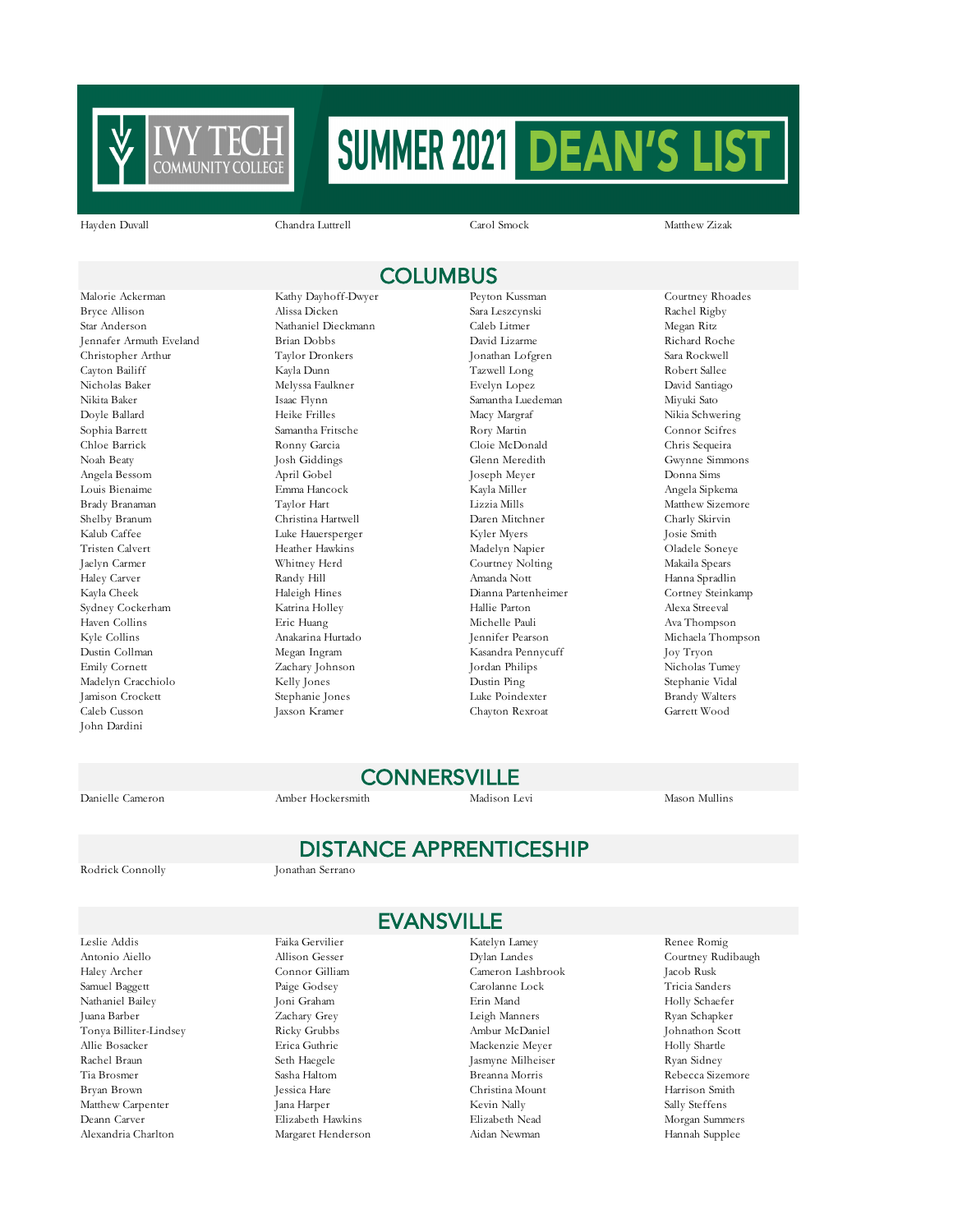

#### Tiffaney Christensen Alexa Holder Miranda Niehaus Paul Sylvester Melissa Claridge McKayla Holland Jordan Niemeier Haley Thorne Julia Cox Jessica Hornby Megan Norman Chanda Turpin Haley Craft Alexia Horswood Ashley Nousiadis Matthew Ubelhor Joshua Craven Leah Hosmon Bryn Owen Joshua Uduehi Kelsey Cummings Kaci Houchin Brooke Pate Brooke Pate Destinee Utley Lauren Devine Toni Houchin LiAnna Peckenpaugh Jordan Waller April Peterson Maddi Waple Rachel Dudley Adam Howe Adam Howe Kaeyoni Phillips Luke Wargel Jared DuPont Kaitlyn Huff Christan Poulson Evan Wasson Ellie Eaton Jamie Hyatt Casey Pullen Tanner Wathen Evan Eaton Chevy Ivers Taylor Quakenbush Lauryn Watkins Haley Feldman Danish Jaffery Anthony Rawley Cecilia Watson Katelyn Fischer Tommy Jarvis Stefan Render Vermicki Watts Shelby Fischer James Wescott Jamie Jenkins Alixandria Revell James Wescott James Wescott James Wescott James Wescott Adam James Wescott Department of the James Wescott Department of the James Wescott Department of the Unit Felicitie Flemmings Roxanne Jerger Raquel Reyes-Taleno Elizabeth Flick Hanna Kiger Brent Ricketts William Williams Allison Folz Lindsay Kirk Brock Ricketts Dylan Young Haley Garrison Kennedy Kolb Logan Risse Brian Zinn Fletcher Garton Brent Lamey Hannah Robinson Amanda Zwingelberg

#### FORT WAYNE

Kaleb Adams Jessica Dunn Melissa Machado Rachel Sallee Paul Adams Kara Eberts Dane Manning William Sallee Loren Allen Jared Eby Phillip Markey Ashley Schilling Jennifer Alston Lauren Eby Ryan Marks Madeleine Schulenberg Misty Altimus SAN THINZAR EI Taylor Marks Nicole Shaw Jessica Alvarenga REDOINE EL BASRAOUI Brooke Martin Chloe Sheets Cara Alvarez Darrick Elliott christina martin Keri Sheets Jennifer Anderson Stephanie Evans Corey Massey Matthew Shepperd Kenneth Andrus Jennifer Finger Katelin Mcbride Brian Shines Andrew Arnett Paul Fischer Michelle McBride Theresa Shuck Christopher Arnett Hanna Fitzpatrick Kalie McCormick Leah Shultz Anna Ba Avery Foellinger Ajahn McGraw Racheal Siler Kristen Baker Leesa Fuelling Holly McGuire Kala Simmons Sarah Batta Nadia Garcia Jennifer McQueen Brittany Singh Lexi Baughman David Garner Tiffany Meredith Gabrielle Smith Laura Beck Vaniza Gasco Amber Minton Payne Smith Paul Becraft Rebecca Gerber Douglas Mitchell Susana Soto Mace Beech Hailee Gibson Alexandra Mojica Adrienne Spare Christopher Behnke Eryahna Giles Penny Moore Alissa Spencer Mylisha Bennett Jeffrey Goodger Veronica Morehous Kyle Springer Matthew Berg Madeline Gore Christina Morgan Tea Steffen Taylor Berghoff Andrew Griffin Jeneya Morgan Skylar Stephens Revee Biagiotti Sabrina Guerin Tyler Morris Bryan Stinson Kylie Bickel Jennie Haiflich Richard Myers Matthew Strong Jillian Bilbrey Jared Hall Esther Myint Nathaniel Stroud Jasmine Blanchette Mikayla Hamm Jaclyn Neiger Nathan Suddarth Jashandeep Bola Rachelle Harkenrider Kathleen Nelson Lois Sumnicht Ayden Bowers Dakota Harper Nia Newson Litany Surbaugh Alanna Braden Melissa Harper Anh Nguyen Catharine Swisher Ashly Brancfield Nicole Harriman Quynh Nguyen Seth Syndram Selina Brewer Ryan Harrison Zacchaeus Niccum Ashley Thompson Mya Brown Ashlee Hartsock Megan Nusbaumer Jacob Thompson Naomi Browne Jessica Hartwig Raphael Nwosu Darian Tijerina Danielle Brunson Ruodong He Rachel O'Nan Tara Tilkins Jacob Buckland Autumn Helinski Christina Oehmcke Jordan Torres

Jhenna Adams Joshua Dukehart Kendall Lounds Melanie Sakran Brandon Metzler Linda Burch Brittany Henderson Es Ola Nicole Trout

John Chivalier Daniel Hernly Liraz Nickalls Patrick Sweeney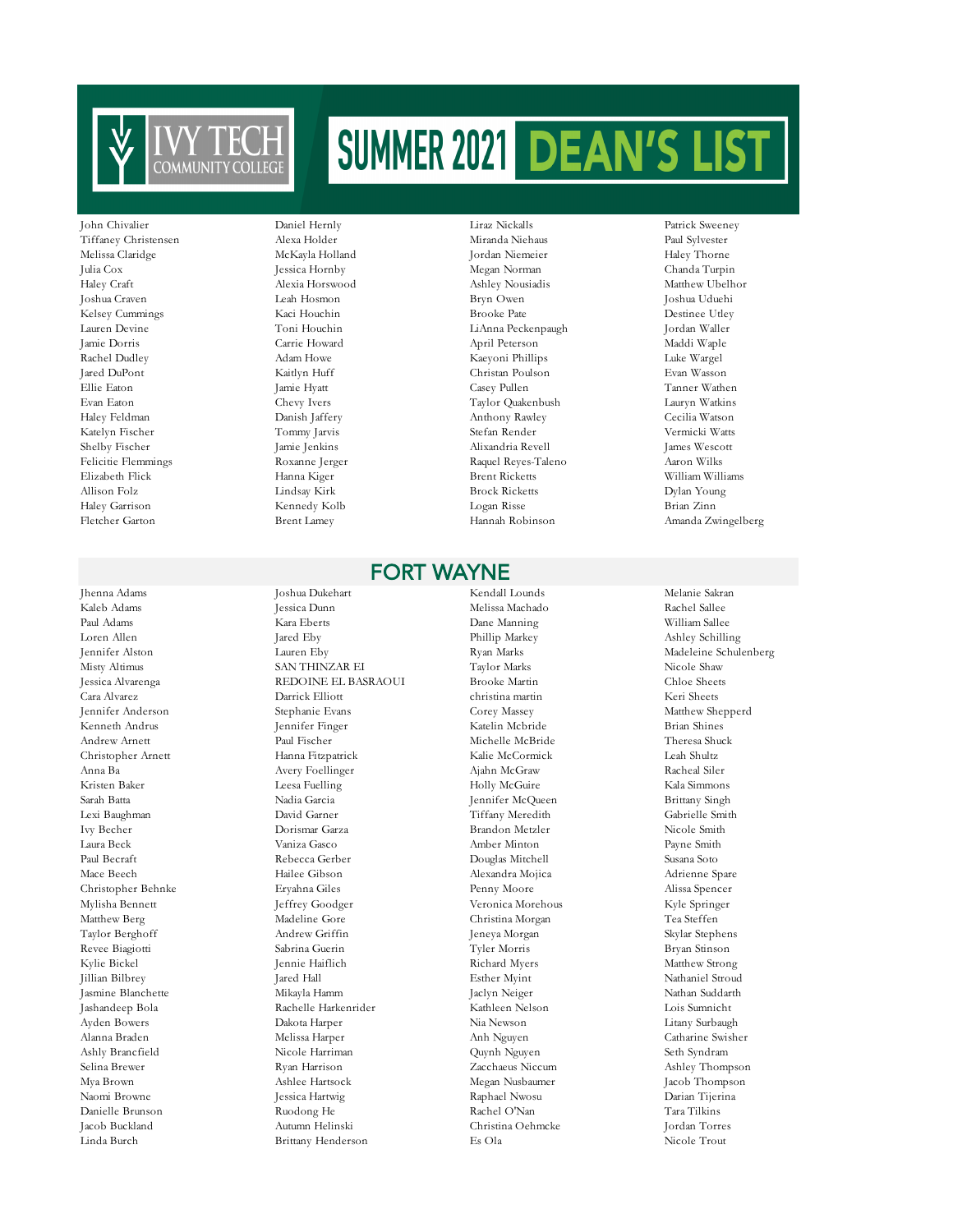

Joseph Callow Lindy Doster Zachary Lewark

Abimbola Adeniyi Megan Fillenwarth Peter Matteson Brandon Soler Bikramjit Dhillon Christina Mathis

Liulseged Abate Ishtareth Doane Rachel Kruger Moustapha Russell Oluwadamilare Abegunde Gawain Doell Leah Kuo Karen Rutledge Batool Abu Mayaleh Jesse Donica Jesse Lamar Isikary Salazar-Rivera EMMANUEL ADEBANJO Solange Dorlus Kaden Landers Brandy Sampson Adedeji Adesina Carl Dorvil Karen Langdon Jeffrey Sampson

#### Charles Cebalt Brent Hines Christina Platt Luke Wagler Veronica Chacon Laura Holcombe Casey Pontius Charles Wainscott Madison Chandler Jessica Holley Tyler Potts Cole Walker Christine Chavez Joshua Hopson Bonnie Priest Brooke Wallisch Bruce Christopher Alexandra Howell Chelsea Randolph Shelby Walz Daryl Cianfrini Chase Hoyer Nichlos Rayl Scarlet Warner Benjamin Cotham Lillian Huber Laurie Reed Mindy Warney Kathi Cubellis Caleb Johnson Katelyn Rice Grant Whitham Kaley Darr Jael Jones Preston Rigby Leigh Williams Keith Daugherty Marlena Joslin Asia Robinson Monica Willits Mary Davies Joshua Keel Zachary Roebel Connor Wilson Sterling Davison Stephanie Kinney Nicole Rosas Nicholas Wilson Madison Doege Kyle Koning Joshua Roseberry Anita Yamanaka Kaci Donaldson Sasha Kunkle Louis Roy Chelsea Yoder

## Erin Donovan Drew Landgrave Sanajda Sakanovic Hannah Young FRANKLIN

Jacob Adkins Levi Fewell Lisa Merchant Caribbean Smith Robert Allgood Bryan Gonzalez Lyndsey Moffett Jonathan Sterling April Butler Andrew Haase Maria Montoya Kylie Storm Bryce Claxton Benjamin Hoff Rhonda Ramey Dakota Sylvia Alexander Cook Brookelyn Lady-Kent Jasmine Shaner Erica Veon Marlee Correll Logan Lloyd dongyou she Chelsea Zweck Grace Etnier Vionah Matu Aleah Shepard

#### **GREENCASTLE**

Brett Asher Sunshine Copas Cylie Long Tanya Scott Chloe Burgett Jennifer Hayes Leighann Mendez Melissa VanDemark Makayla Butler Morgan Keefer Linzie Morgan Cheyenne Walls Emma Coke Sheena Lenover Danissa Morris Cassidy Walsh

### HAMILTON COUNTY

Jared Alexander Matthew Flanagan Luna McCurdy Natasha Spiech Amy Alstott James Ganey Beau Meuris Lyndzi Thomas Amber Beasley Lauryn Gossett Marina Ondrish Alana Tucker Jason Carter Jacob Grillo Keyner Salas Cameron Wheatley Natasha Cleaver Andrew King Navdeep Sembhi Kennedy Williams Melissa Conner Hannah Knight Kelly Smith Navid Coppa (Geeph Langlois Coppa (Geeph Langlois Coppa (Geeph Langlois Coppa (Geeph Langlois Coppa (Geeph Langlois Coppa (Geeph) (Geeph Langlois Coppa (Geeph) (Geeph Langlois Coppa David Coppa Joseph Langlois Tristan Smith Samuel Zbieszkowski

### INDIANAPOLIS/LAWRENCE/PLAINFLD

Melanie Lachowicz

Bryce Calentine Abygail Herman Alysia Olson Jennifer Twenge Benjamin Carboni Dain Hillis Jennifer Perez Betsaida Villalobos Alexander Doege Mark Koehl Thomas Rose Johnny Wogomon

Pablo Torres Orozco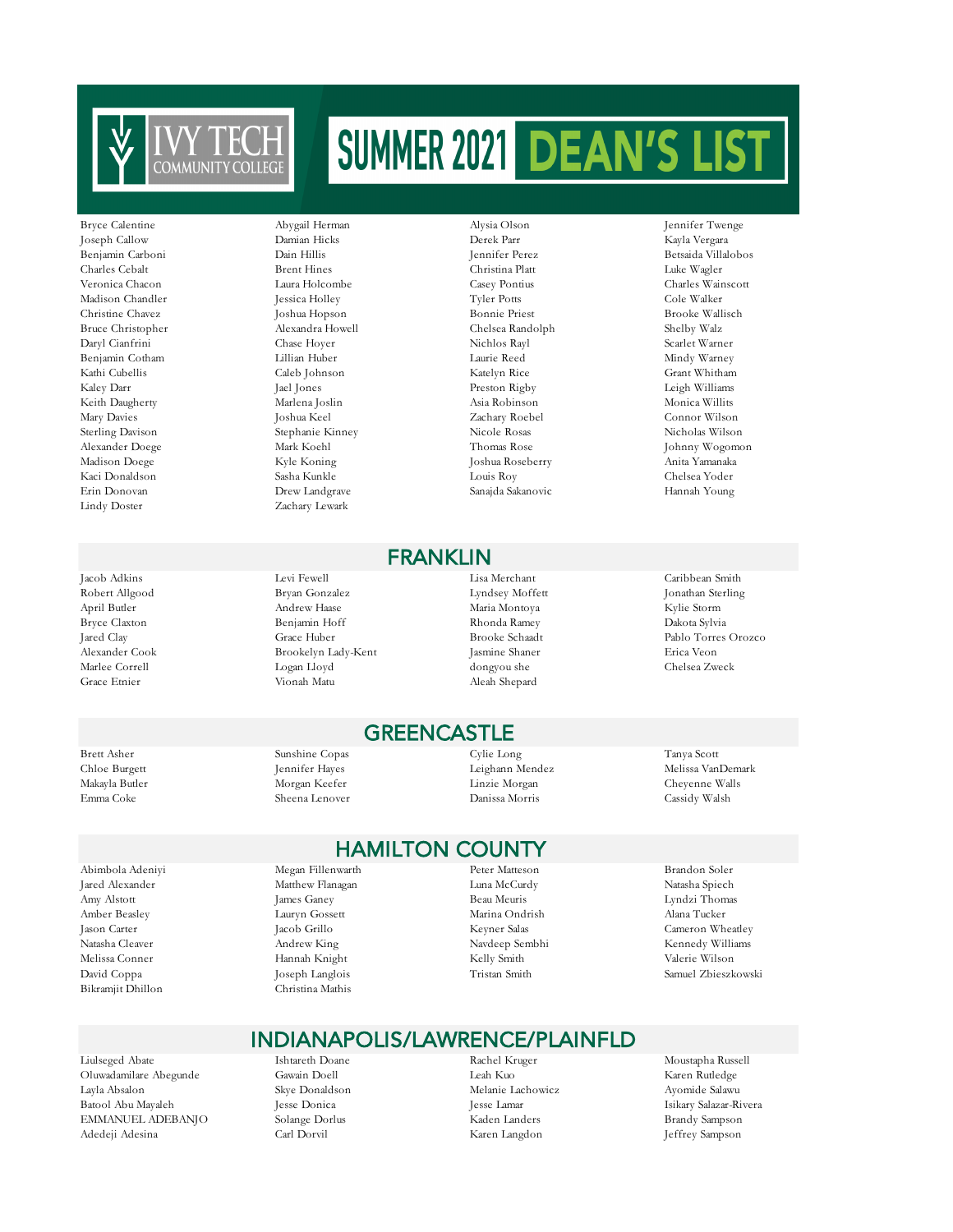

Toyin Akinbamiji Roxxan Archibold Oluwakemi Awolola Shannon Flaherty

Kehinde Adesola Alisha Doty Jessica Lanning Elizabeth Sams Taiwo Adesola Sara Douglas Trina Lartey Angela Sanchez Adekunle Adewumi Brandon Dozier Carol Latham Erica Sanchez Esther Adewumi Katelyn Dudgeon Hiqmat Lawal Jose Sanchez Faith Adewunmi Tyler Durbin Tyler Ledbetter Kimberly Sanchez Reyes Rkia Afoulous Jessica Dust Demi Lee Donald Savoy Michael Aguirre Tanner Dyson John Leidy Mackenzie Sawyer Oussama Aireche Alexandra Dzula John Leonard Nicole Schaefer Dada Ajayi Dailyn Eades Anthony Lepine Alex Schaub Juliet Ajayi Ceola Eastwood Andrew Lester Jessica Scheid Lisa Akers Cory Eaton Jasiman Lewis Sydney Schrack Oluwabukola Akingbola Yemisi Eboigbodin Mariah Lewis Amanda Schwartz Kehinde Akinsanmiju Shelby Edsall Ryan Lewis Richard Schwegler Zenab Akram Stephanie Eichman Candy Li John Scott Sammy Alawi Donovan Eidenback David Lindsay Jonathan Scott Bradley Alcoe Amira Elamri Megan Lindsey Vernon Scott Azeb Alemu Bobby Elder Miranda Lopez January Sears Peyton Alexander Chachana Elliott Lilian Lopez-Hernandez Zackary Sell Brennen Allen Kiley Elliott Wilbens Loriston Jody Sellers Jayme Allison Daniel Ellis Kurtis Losey Jessica Serrano Kirsten Alonso Ryan Ernsting Erick Lowe Eliot Severeid Forester Alov Cassandra Eshelman Rachel Lowery Mariah Sexton Arianna Alva Andreina Espinosa de los Monteros Carrie Lustro Timothy Sexton Xanath Alvarez Ryan Estep Deborah Macias Habib Shah Kayla Alvear Erika Eversman Craig MacPherson Kurtis Alyea Riley Evertsen oluwapelumi Makanjuola Alisha Shelton Kira Amani Akinbiyi Falope Gianna Maldonado Jeremie Sheneman Joshua Ammerman Naomi Farkass Shae Mallory Elizabeth Shepard Deonna Anako Cody Felty Sarah Maloney Dyllen Shepherd Courtney Anderson Katherine Ferguson Kirsten Markey Michayla Shields Izmene Angeles Robert Ferry Daniel Marocco Eniola Shonubi Oluwaseun Aramide Mariah Fields Dwayne Martin Shelby Short David Armstrong Allan Fish Jessica Martin Jonathan Simpkins Ivory Ashley Thomas Fitzpatrick Ryan Martin Babita Singh Mai Aye Chad Fleming Noe Martinez Rosas Ava Sleeth Ambika Bachoo-Smith Nathan Fletcher Bobbie Martz Ashton Slone Rilwan Badaru Katherine Foor Blandine Judith Massigne Fotso Yamilett Smallwood Blandine Judith Massigne Fotso Omolayo Badmus Natalie Ford Noabell Mateos Danny Smith Taiyesha Baker Paul Forler Arielle Mathre Jacquelyn Smith Kevin Baldwin Miranda Foster Rachel Mawi Shannon Smith Funke Bamigbola Chasity Frank Sui Mawi Steven Smith Chloe Banning Nathan Franklin Allen Mayer Madison Smotherman Haylie Barker Sydney Franz Zachary Mchone Sophia Snow Leah Barnekow Eric Freeman Ethan McKenzie Kathryn Snyder Maurice Barnes **Robert Freeman** Robert Freeman Kyle McKinney Ana Solano Sara Barnett Kimberly French Michael Mclarney Rafika Soualhi Jonathon Bartholomew Kevin Froehling Mike McLaughlin Angella Sparks Jacob Bassett Nikhil Gadapaka Kelton McNair Rebecca Spaulding Shaunyae Batey Gellah Gahito Madeleine McNair Madeline Speer Lindsey Baxter Naomi Gale Angela McRoy Mitchell Spencer Brian Beauchman Sebastian Galeana Pineda Patrick Meadors Stella Spengler Dillon Beaudry Jordan Garcia Ryan Meek Harmanjit Sra Destiny Beck David Garibay David Merrell Cooper Stevens Erika Becker Dennis Gaviria Vargas Theodorsia Michael David Stevens Grant Bedoya Adiam Gebrai Kimberly Miller Nicholaus Stidham Sharon Beeler Samantha Gibson Jeffrey Mills Saadia Beg Bills Bagger Samantha Gibson Jeffrey Mills Saadia Beg Bills Bagger Sharawan Stolz Bagger Sharawan Stolz Bagger Sharawan Sharawan Sharawan Sharawan Sharawan Sharawan Sh

Paige Gil Evelyn Miranda-Jeronimo Lisa Stone Audrey Bembenek Derek Gillespie Maureen Mitchell Andrew Storey

Roukoubana Seydou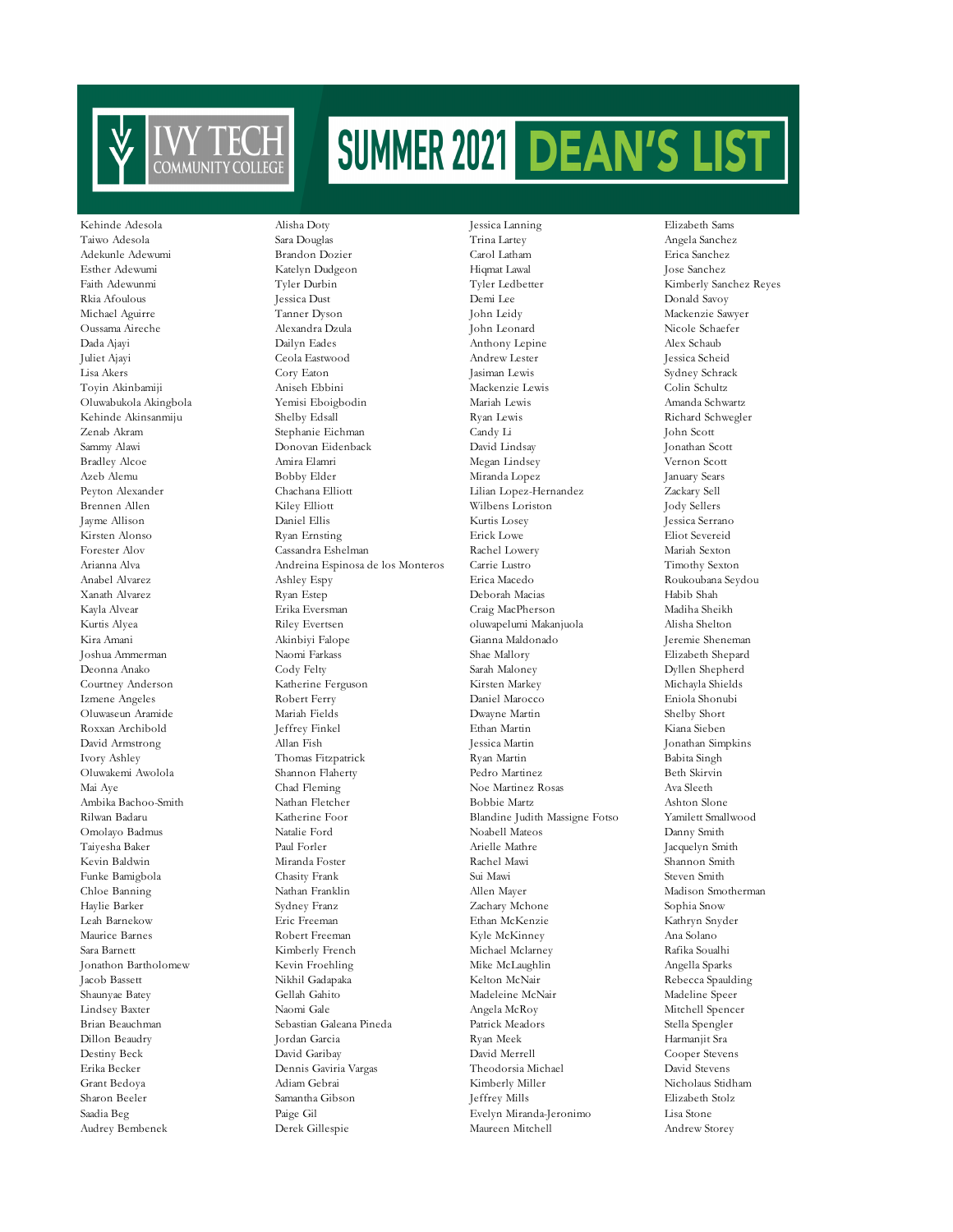

Ashley Bertram Nicolas Gonzalez Brandi Moran Lynn Strohacker David Beyer Michael Good Isaac Morrow Selena Sulls Karter Bibbs Elisa Goodman Modeste Muhire Marvellous Surajudeen Brent Blackwell Jayla Goodman Mohammed Mujaddidi Mackenzie Suter Kyle Blake Kristen Grable Margaret Murray Kiara Suttle Jason Bonn Amanda Grace Jonathan Muse Fatima Sylla Mariama Boubacar Mounkaila Gina Green Asha Nandam Donald Taylor Ray Boykins Blake Grilli Rebecca Napoleon Morgan Taylor Angel Bradley Gabrielle Grummer Michael Nash Jessica Teran Roberta Brady Jose Guerrero Tom Ndayishimiye De'Lon Breedlove Jessica Guinto Solis Corinne Neidig Lal Thluai Aidan Brennan Kelli Guldi Thi Nguyen Christopher Thomas Maria Bridges Akanksha Gupta Katherine Niccum Casey Brock Anna Guz Michaela Norton Mason Thomas Grace Brockway Brenda Guzman Van Nung Samantha Thomas Christa Brooks Luke Haffner Adegbola Odebunmi Jaiya Thompkins Grace Brown Jason Hale OMONIYI ODENUSI Aurora Thompson Hunter Brown Alexis Hambleton Bethany Oestrich Will Thrasher Jennifer Bryan Timothy Hammack Olivia Ohaja Stormy Tiede Shane Bryant Bryce Hamrick Rona Ojulu Olusola Tijani Dustan Buckland Andrew Harding Olayinka Olalekan Courtney Toon Zachary Bullock Deborah Harmon Oyinkansola Olokode Yuliana Torres George Burgess Rebecka Harney Olakiitan Olowookere Joshua Trachtenberg Charles Burke Zechary Harper Cynthia Oluwatoye Khanh Tran Ashley Burkhart Emma Harrington Chinedu Onochie Sam Trego Briana Burnett Hunter Harris Erika Opperman Jill Triggol Ashley Burris Trasundra Harris-Calhoun Samira Ousmane Dennis Trosper Michael Burwell Corey Hart Meredith Overton Tisha Tucker Andrea Bush Lisa Hart Motunrayo Owolabi Samantha Tuley Abigail Byrd Matthew Hart Faith Padgett Amber Turner Alex Callahan Breonna Hasch Mai Par Casey Turner Travis Calvert Cory Hastings Mary Par Katherine Turner KELLY CAMPBELL Phillip Hatfield Artiest Cannady Demi Hathaway Brooklyn Parnell Faustin Tuyisenge Gabriella Cardenas Whitney Hawkins Shreya Patel Tiler Tyler Rochelle Carey-Pearman Delesha Hayes Matthew Patterson Jordan Underhill Jacob Carlisle Kyana Hayes Nolan Patterson Kylee Vaught Kennadee Carlisle **Rachel Haynes** Virgeley Paulino Thomas Venable Shawna Carper Danielle Haywood Samantha Payne Brandon Vice Michael Carr Jon Helpling Preston Payton Cristina Villaveces Taylor Carroll Mariah Henderson Mackenzie Pearson Miguel Villegas Gallegos Lauren Casebolt James Hendrix Toyin Pedro Kole Voelz Kole Voelz<br>Camila Castillo Carv Herbert Bradlev Pendleton Brooke Vondra Camila Castillo Gary Herbert Bradley Pendleton Bradley Pendleton Julia Catalan Trenten Herbert Kasey Penson Nolan Wade Diondra Cayce Angel Hernandez Michael Chambers Brenda Hernandez Pablo Perez Jordan Walker Caleb Chance Britteny Hernandez Emma Perry Sarah Wall Colton Chatman Cristopher Hernandez Bethany Peters Jennifer Wallace Chukwunenye Chiotu Quinetta High Huy Pham Quairra Wallace Riley Chipman Alisa Hindman Louneda Philippe Laura Walter Christina Christian Lacrisha Hollins Sasha Pickens Raigan Ward Robert Christmas William Holloway Halie Pierce Allen Warmoth Tristan Christy Kayliegh Holsapple Rosandly Pierre Ryan Waters Myra Church Christopher Hopping Nicole Pirrello DeAja-Nae Watson katie Circharo Crystal Hoskins Matthew Pirrone Michael Watson Matthew Clapper Isaac Hougland Brian Pleasant Rashawn Weathers Emily Clark Sarah Howell Garret Plessinger Lee Weatherspoon

Alexis Bertel Karianna Gonzalez Clayton Moore Jiya Stroder Gabriella Groves

Erica Bennett Sammy Goetz Amber Moore Samuel Stratton Oluwatosin Oladejo

Feliciano Tamez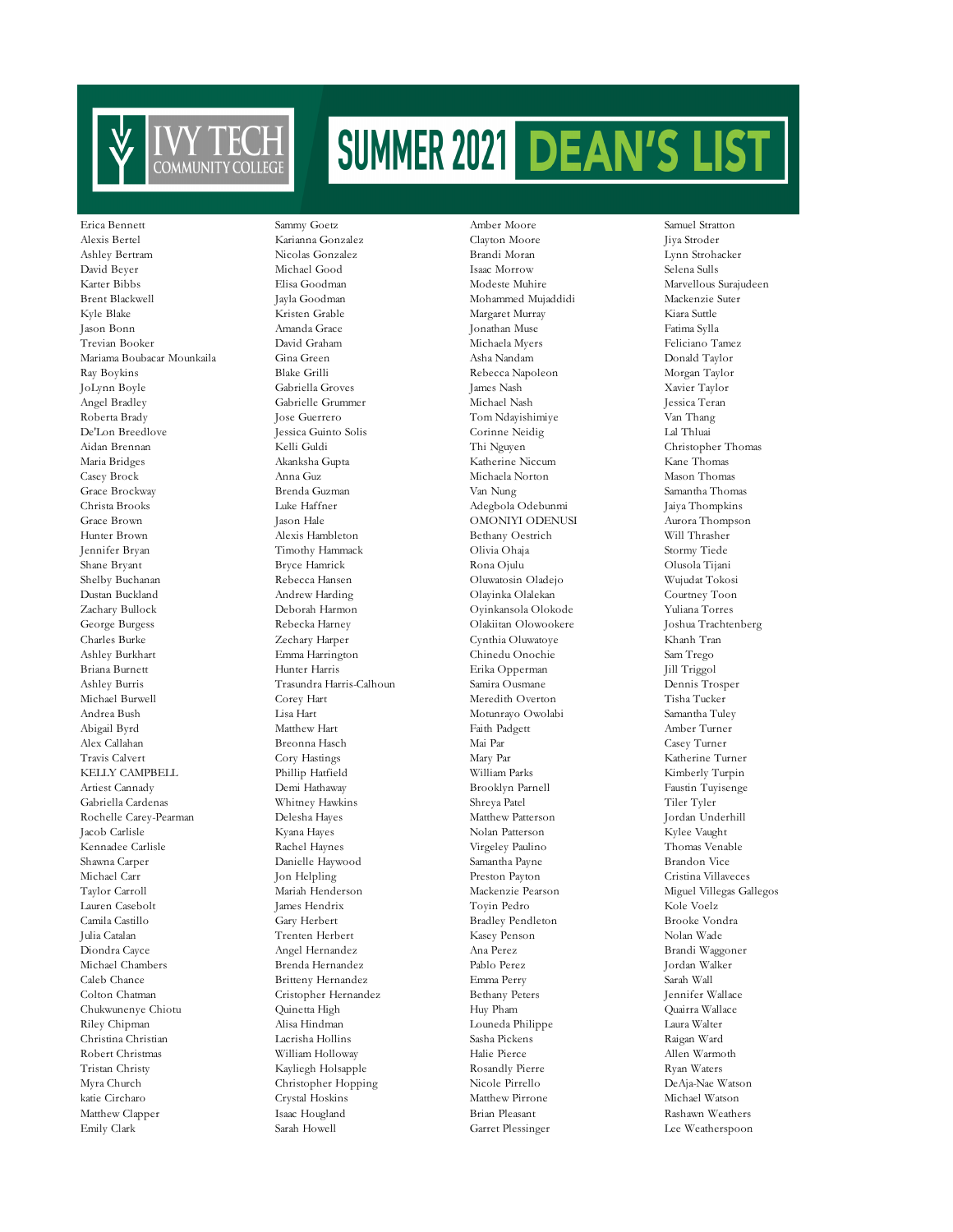

Darletta Deatley Abigail Kinkade Kayleigh Ross Clifton Young Michael DeLaRosa Robin Kirby Destiny Rowan Jessa Young Hatziri Delgado Ocampo Timothy Klepper Matthew Rowe Sephura Young Richard Dennison Scott Kmitta Tiffiany Rowland Geeta Zakash Ashley Derringer Garmai Koryan-Sorsor Alexis Rubottom Chloe Zetterberg Faty Diallo Miralben Kothiya Melissa Runyan Thin Zin Wiljones Djoutsop A Eric Krathwohl

Eliza Barkley Elizabeth Ennis Faith Marley Gurinder Sembhi Rachel Bates Michael Erickson Sheila Martin Cole Shane Allison Bays Treavor Floor Marcus McGee Jana Skiles Amylia Binkerd Heaven Fondelier Dorothy McKee Monica Slonaker Elizabeth Binkerd Kaylani George Deysi Mendez Paz Zachary Smith Ronan Blickenstaff Shea Hankins Jacob Morris Allison Spurlin Rebecca Braun Leslie Havens Rachel Mow Mikayla Strik Ethan Byrum Jaeden Hero James Moxley David Sunday Kayla Campbell Tracy Herr Erica Mummert Clarissa Vasquez Roberta Cattin Ryan Herrell Arlena Murphy Ethan Walls Chardonnay Clark Carolin Hunter Cassidy Myers Shanna White Maddison Copenhaver Adam James Braxton Nickels Christine Wilson Natasha Crowley Leah Jarrell Miranda Pickett Eric Wilson Jordan Culver Melissa Keller Jason Ramer Shelby Wilson

#### Jeffrey Cochran Devin Hudgins Joseph Presley Samuel Weber Mariah Cole Jessica Hudson Kristina Price Zana Weismantel Crystal Combs Luke Hughes Tra Privett Kurt Westergren Kyra Contreras Jacob Hurley kung puii Casie Wheeler Caleb Cook Suihnem Iang Chrislee Pyles Brianna White Michael Cook Elijah Ibidayo Chai Quarles David White Amanda Cordray OLUWATOSIN IDOWU Fernanda Ramirez-Strickland Dustin White Andrea Cornett Temitope Ijimakinde Carolina Ramos Samuel White Aaron Corns Holly Iles Shalon Ratcliff Erin Wiedling Krystina Corona Cierra Imel Alexis Ray Armon Williams Christopher Corsaro Gisselle Irias Austin Rednour Jessica Williams Kira Coster Sara Islas Kincayd Reed John Willis Brandt Cotherman Samuel Jackson Mariah Reed Joseph Wilson Taylor Cox Tadelo Jember Jack Reel Samantha Wilson Gabriela Jennings Brandon Reeves Shallyn Wilt Caitlyn Craft Shannon Jennings Chelsey Reichart Jawon Winbush Spaulding Cree Cassandra Jensen Laura Remeika Alexis Withem Daniel Crisler Annabelle Johnson Morgan Remlinger Jasmin Withers Maria Croddy Martez Johnson Sheridan Resor Jennifer Wittkamp Cassidie Crowder Leon Jones Denyse Reynolds Joseph Witty Angela Crump Wadkens Joseph Clyde Rhorer Juliana Wix Conrado Cruz Gulshen Jumayeva Joshua Rhoton Christopher Wooldridge Nina Dahl Elias Kassa Ariana Richardson Amanda Worland Tara Dale Anureet Kaur Rusty Riley Shalonda Worthey Katrina Dalton Jakob Keck Linda Risch Emily Wright Jolie Daniels Sean Keefe Emily Robbins Jasmine Wu Zackary Daniels Robert Keesling Allison Roberts Cameron Wunderlich Lawrence Darrah Grant Keiser Kaela Roberts Lanre Yakubu Alan Darwactor Brandy Kelley Kendrick Robinson Yihong Yang Taylor Davis Tricia Kibbey David Rodriguez Scott Yates Robert De La Vega Rachael Killen Zachary Rogers Hunter Yonts

Brooke Clodfelter Kimberlee Huberts Tianna Powers Alexander Weaver

#### KOKOMO

## Tami Baker Omar Elhanafy Kylee Lindsey April Savoie

Patricia Claywell Douglas Huberts Danica Polk Abigail Weaver Alexander Workman Tori-Lyn Daugharty Eric Kelly Camila Rodriguez Lesline Yvana Yapdjou Kamdem Omotayo Yekinni

Freddie Bishop Amy Greathouse Rebecca Mitchell A'mya Sparger-Withers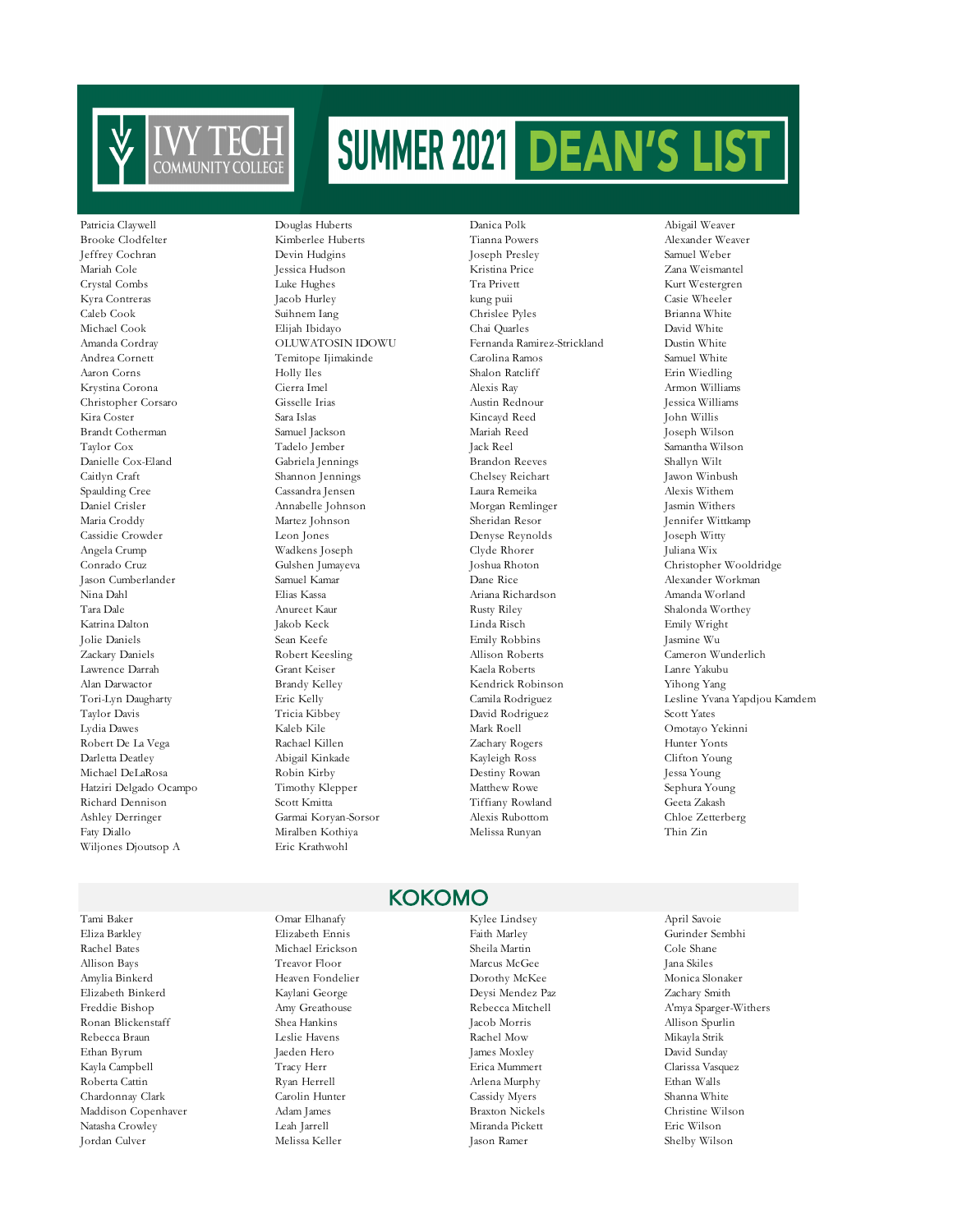

Chandra Davis Logan Koepkey Nabria Richardson Haven Wolfe Jennifer Dronet Kendra Lanier Kinzie Robey Tamara Word Courtney Eaton Alexis Lees Taylor Robison Wesley Yoars

## **LAFAYETTE**

Brianna Aguilar Tanya Denk Naomi Jump Marianna Roberson Hannah Alexander Lisa Duncan Travis Kaluf Betsy Rodenbeck Gracia Amaizo Christopher Dupont Jacob Kaminski Pedro Romero Ana Andrade Castaneda Okechukwu Ekeigwe William Kane Koby Roudebush Chasity Anzaldua Trenton Fanta Jessica Karafin Tanya Roudebush Angelica Arellano Kelly Farren Melissa Kendall Devin Rubush Isaac Ashley Sarah Fassnacht Shelby Kingery Lindsay Sale David Atilola Ziya Faulkner Parker Krueger Ranim Samareh Angela Atwell Mercedez Fidler Calista Kyburz April Sanchez Drake Baker Natasha Fitzgerald Emily Laux Jenna Sarkey Bryan Balcazar Kourtney Floyd Victoria Lawson Harold Schultz Alexandra Baldwin Aubrey Garcia Britani Long William Senefeld Lucas Barrett Mercedes Garcia Toe Lyan Shelby Shedrow Brittany Beaver Jennifer Gillock Pamela Macias Valencia Kaitlyn Shepherd Lauren Beck Adam Gray Heather Maddox Alisha Shidler Diana Bernal Maddi Greear Katelyn Marcum Humza Siddiqui Makenzie Blahnik Jaida Greer Jacob Marty Lucia Simes Kyle Bleed Destiney Grider Kahley Mayotte Katelyn Smith Kayla Bonner Scout Groves Emily McGirt Skye Smith Tara Bowen Veronica Gwynn Jayden McIver Stefanie Stair Ashley Boyd Ashley Hall Walter McNair Natalie Stelter Kurtis Broadstreet Jameisha Harris Grace Meyer Kelly Stout Macie Brovont Alyssa Hartman Joseph Miller Madison Stout Andrew Brown Brandt Hasser Sheila Miller Roberto Sumoza Kristin Brown Camille Hatcher Hany Moawad Alexis Swindle Darius Buchanan Felicia Head Emily Mosier Vincent Taibi Michele Bulington D'Neisha Henry Oscar Murillo Lixiang Tan Patrick Bustamante Karen Hernandez-Huesca Pamela Murillo Erin Teal Brian Butzen Justin Hicks Megan Nagel Gabriella Terry Rachel Carter Austin Hileman Diana Navarrete Salazar Taylor Terwilliger Steven Casada Havilah Hinkle Manuel Navarro Matthew Thieme Jingyang Chen Kyelah Hodges Rongze Ni Marissa Townsend Sophia Clampitt Samuel Hodges Zachary Nigh Yasmin Trenado Alanis<br>Savannah Cline Ashlev Hoffman Cassidy O'Connor James Trout Patrick Cobb Britt Houghton Jaime Ortega Destany Tubbs Cindy Coffman Jamie Hoversland Hetvi Patel Hetvi Patel Erikka Turpin Bryanna Conner Justin Howard William Peake NeVaeh VanVoorst Michaela Cooper Felecia Huff Olivia Pell Raegan Wallace Julisa Corado Andraya Hurst Amanda Peters Jinyuan Wan Inmart Correa Gonzalez Angel Ibarra Isabell Peters Eduardo Wedekind Nichole Courtney Adekemi Idowu McKayla Piercy Evan Whitford Carly Crain and Dylan Mayte Jaimes Amber Plumb Amber Plumb Dylan Wicker Caleb Crawl Levi Jenkins Virmiklos Pomart Cherise Williams Saige Darlin Alyssa Johnson Samantha Raderstorf Kirsten Wooden Jesse Davis Emma Johnson Rachel Rayman Alexis Wuethrich Meagan Davis Robbin Johnson Carly Resler Kamee Yoxtheimer Jaime Del Real Mitchell Jorczak Avery Rice Olivia Zink Philip Demoret

Iveth Aguayo Marquez Alexis Denham Kaitlyn Jordan Kassidy Richardson Joshua Jenkinson

Cassidy O'Connor

## LAKE COUNTY(GARY/E CHIC/CROWN)

Titilayo Adewale Meagan Edwards Nicholas Krieger Tanya Scott Todd Akande Lisa Edwin-Moore Ana Luna Lisa Slavo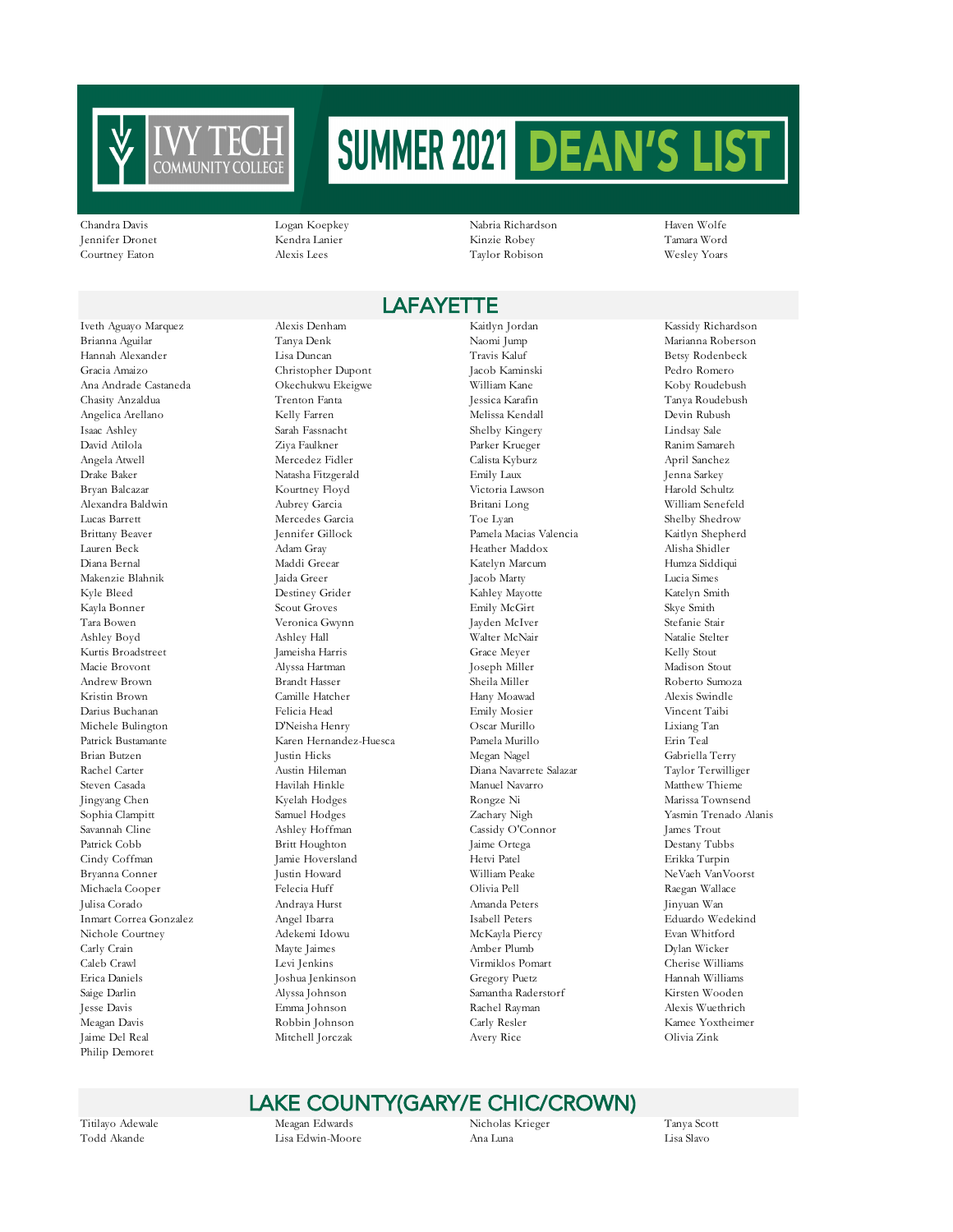

Anthony Crylen Elysia Jeronimo

Daniel Barkdoll Hunter Gray Britt McWilliams Amy Stenger Colin English

Veronica Guardiola

John Alfaro Raqueia Elbert Christina Martinez John Snoreck Marianne Apuyod Ruben Elizondo Xavier Martinez Russell Stassin Cristina Benko Bryce Ervin Joshua McMillen Jason Steinberg Corey Berry Oscar Escamilla Sherry Meadows Corri Stephenson Alexis Berumen Andrew Facey Abigail Mendoza Aaliyah Stribling Nasir Biddings Anna Flynn Julia Mimis Kellie Styka Nicole Bostic Andrew Forszt Leslie Montoya Miriam Suarez Joshua Cala Bani Galindo Michael Morrow Sherri Swank Alina Carli Anay Gandhi Brittany Mosca Delilah Swopes Amberr Carr Skylar Garza K'Mari Murphy Kelly Szany Monica Carrillo-Klein Liliana Gerstner Yesmeen Musleh Trina Faith Tagamolila Meztli Cerda Kenya Hardwick Robert Nossem III Mitchell Thomas Channing Clark Samantha Heise Carmelita Nourse-Garland Esteban Tinoco Jasmine Clark Jazmine Henderson Alex Ogrentz Mirabella Trujillo Caitlin Cloud Mackenzie Hoffman Funmilayo Olabimtan David Vargas Andre Coleman Melanie Hoffman Angela Pastrana Jessica Vasquez Dolores Coleman Sheri Hooks David Penfold James Vela Jacob Conley Alexis Hrabovsky Fernando Plaza Tara Villa Sandra Cook Sheena Jackson Dasia Pompy Alexander Wachadlo Tiara Creal Shannan Jerome Sabrina Powell Rachel Washington Thomas Davenport Amudat Jimoh Jonathan Richards Jessica Wheeler Xochitl Deleon Traci Johnson Phillip Rodgers D'Angelo Williams<br>Nicole Dietze Amber Jordan Santeonia Roseborough Melody Wroblewski Santeonia Roseborough Scarlet Dix Amanda Joy Alisia Sanchez Madelyn Yack Cleveland Dunn Priya Karnam Jacobo Sarabia Joal Young Jonathan Eckert Aspen Koi De Ella Scott Michael Zamora

## LAWRENCEBURG

Travis Bender Brittany Haas Mary Michelletti Serenity Strom Alejandra Blanco Sara Hale Drew Mix Robert Suding Charli Bolton Andrea Harb Dillon Mock Abigail Taylor Alexa Brehm Jessica Harrison Claire Nagel Brody Taylor Adrian Bryant Cara Hesselbach Lacy Osborne Brian Torbeck Amber Carroll Taylor Hountz Elisabeth Peace Zoey Turner Emily Combs Audra Iselt Katie Poole Amber Watkins Brady Covert Ashley Laswell Samantha Scott Lisa Werner Traci England Katelyn McCreary Tommy Slone Jada Witko

## Erin Clark Amanda House Kylie Phillips Jessica Wainscott Hannah Couch Harlie Land Isabella Pope Brandi Weisenbach Carla Cruz Chelsea Lovins Grace Sehlhorst Jucinda Willoughby Tressa Day Bobby Mangold Kayla Self Kyle Willoughby

Sarah Bodemuller Katie Hanley David Noel Wendy Widner Sergio Cortes Brianna Hubenthal Samantha Davis Adrienne Johnson Tiffany Preston Amber Wilson Allison Foerg Gladys Lopez Brandi Schlabach Yijun Zhang Carmela Garcia Kaitlyn Luttrell Erika Serna

#### Rebeca Bigger Tara Gibson Oliver Morales Teresa Shilling Elizabeth Bilvin Denise Gordon Rebecca Moxley Vanessa Smith LOGANSPORT

MADISON

Lindsey Baker Alyssa Hornsby Kelsy Mills Jeffery Rose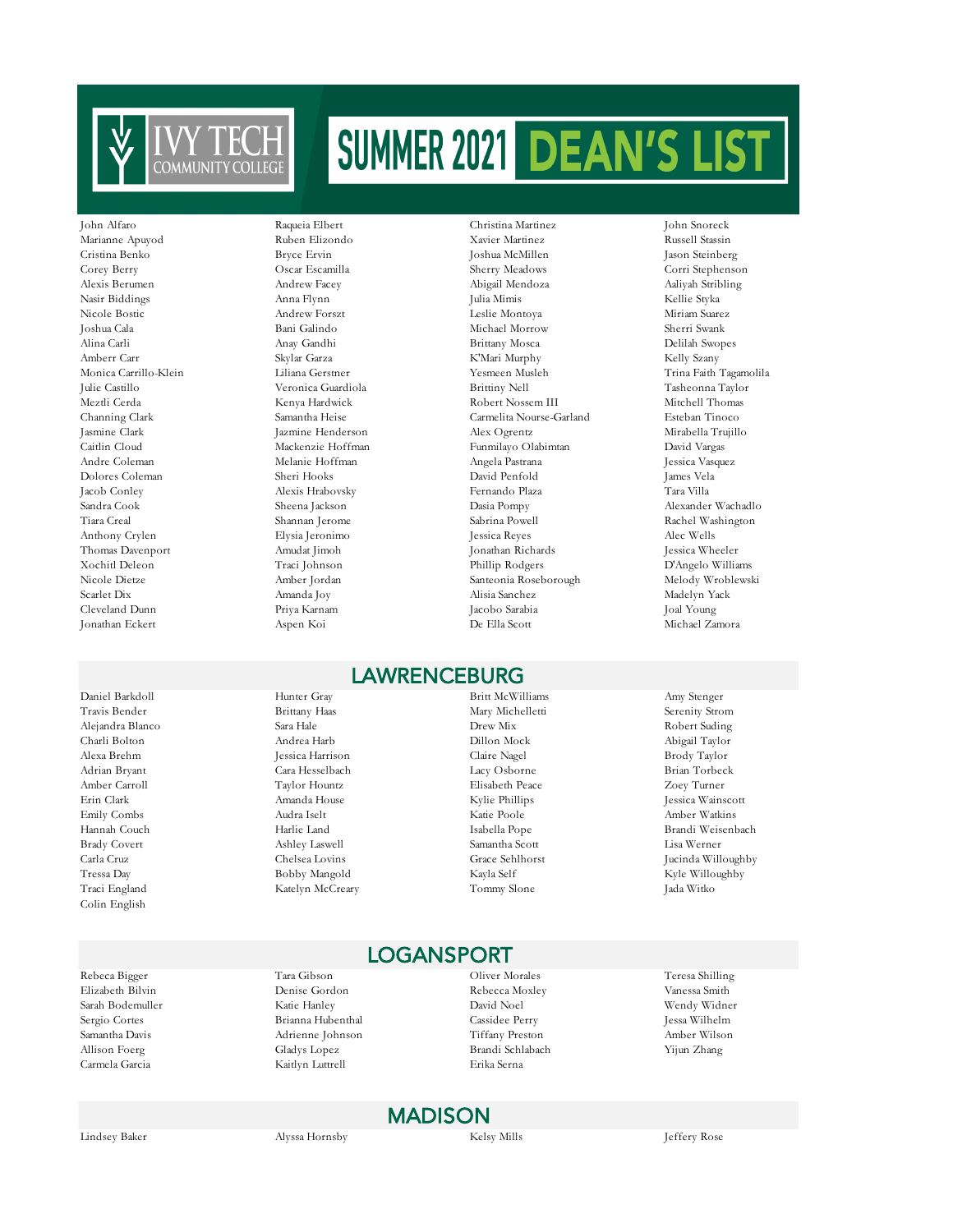

Tommy Gosman Justin McCall

Gaberille Bear Junseok Kim Josiah Miracle Katie Sowers Gracie Block Lillian Leach Neel Mistry Joseph Stewart Maria Cronen Stephany Lewis Hetvi Patel Kimberly Stoner-Gibson Jeff Elam William Marvell Ashley Ricketts Brianna Thomas Tori Feltner **Natasha May Natasha May Sarah Rivera** Sarah Rivera Rodney Wettering

## MARION (GRANT COUNTY)

Amber Crull Kelsey King

Lezly Davis Onjay Freeney-Nelson Kylie Myers Casandra Timm Aldijana De La Torre Devin Hendon Ukari Payne Mia Wozniak Olivia DeWitt Lindsey Kirkham Amy Schulz Neidra Wright Carina Eichelberger Hollie Moffitt Devin Singh Jessica Zarobinski

Dawn Adams Tamara Fitzpatrick Jennie Longsworth Andrea Serf Ashley Adkins David Flowers Austin Mansfield Christine Servan Amie Allred Alexis Fox Nicholas Marshall Brian Simmons Christina Arnold Linsey Goens Daniel McCormick Brandon Smith Sarah Bailey Courtney Grizzle Kari McCreery Ethan Smith Keirsten Bankson Syreeta Guiden Vertie McFalls Britany Snyder Krista Barnes Cory Gunter Cory Gunter Roy McGaha Tiffany Spaulding Christina Bates **Haleigh Haffner** Alexander Mead Brandtley Spicer Peyton Benematti Abby Hansard Wendy Meek Shelly Stephenson Tyler Bradshaw Amelia Hartman Izabella Mitchell Ashley Takvorian Kelisha Brotherton Valerie Hartup Ashley Morgan Jessica Tevalan Jessica Bryan Austin Haynes Alexis Morrow Ashley Thompson Amanda Carr Kayla Hicks Victoria Murphy Tailashia Vance Katlyn Chalfant Patricia Holaway Caitlyn Nunn Beverly Vaught Ryan Clark Sierra Holmes Jack Osborne Elizabeth Wagley Amari Clemens Claiborne Houser Whitney Perry Tanya Walden Jacob Coy Jareth Hunter Elizabeth Peterson Samantha Crisp Cassandra Johnson Marybeth Pierce Mahaylah Wentz Darren Daubenspeck Kirk Johnston Christopher Pitts Christopher Pitts Brittaney Dillon Anthony Jones Ashley Plessinger Sandra Whitton

Autumn Alter **Ioshua Dickensheet** Madison Landrum Drew Robertson Landrum Robertson Robertson Landrum **Drew Roberts** 

Keauna Allen Cathy Cruz Avianna Kucinskas Sara Richey Mary Bailey **Malore** Jessica Ervin Maloree Linn Maloree Linn Ashley Robinson Taylor Banner Lake Faulkner Julie Lusher Jack Robker Kourtney Bragg Alyse Fred Tyler Mackessy Dominica Sandridge Koren Brown Casey Garrett Allyson McKee Isaac Shelby Mya Brown Shelby Grumpp Cheyanna McMurray Daniel Shrout Vanessa Brown Klint Hamilton Chelsea Mitchener Jacob Trader Jared Clark Devin Harden Macey Montgomery Maria Contreras Tiffany Hewitt Megan Musgrave Jacob Wilbur Isaac Conyers Spencer Jarrell Meghan Orrell Lance Wilson Marcy Coulter Paulina Jurado Emily Ping John Young

#### MICHIGAN CITY

#### MUNCIE

Karman Alford Jack Foster Evan Marchand Shaena Shaner Ali Anderson Waritsara Gamble Sam McCollum Aaron Skeel Jade Bennie Erika Hartley Raul Miron Emma Stovall Maggie Brodie Ryan Hartsook Benjamin Moore Donald Taylor James Burgess Colton Herriford Susan Moynihan Sarah Vance Amber Carter William Hofer Rebekah Noble Breonna Vargas Zebediah Clark Corey Holt Kamryn Owens Jessica Walden

Kaelan Dudelston Audriana Jones Annalynn Ramirez Angela Wiggs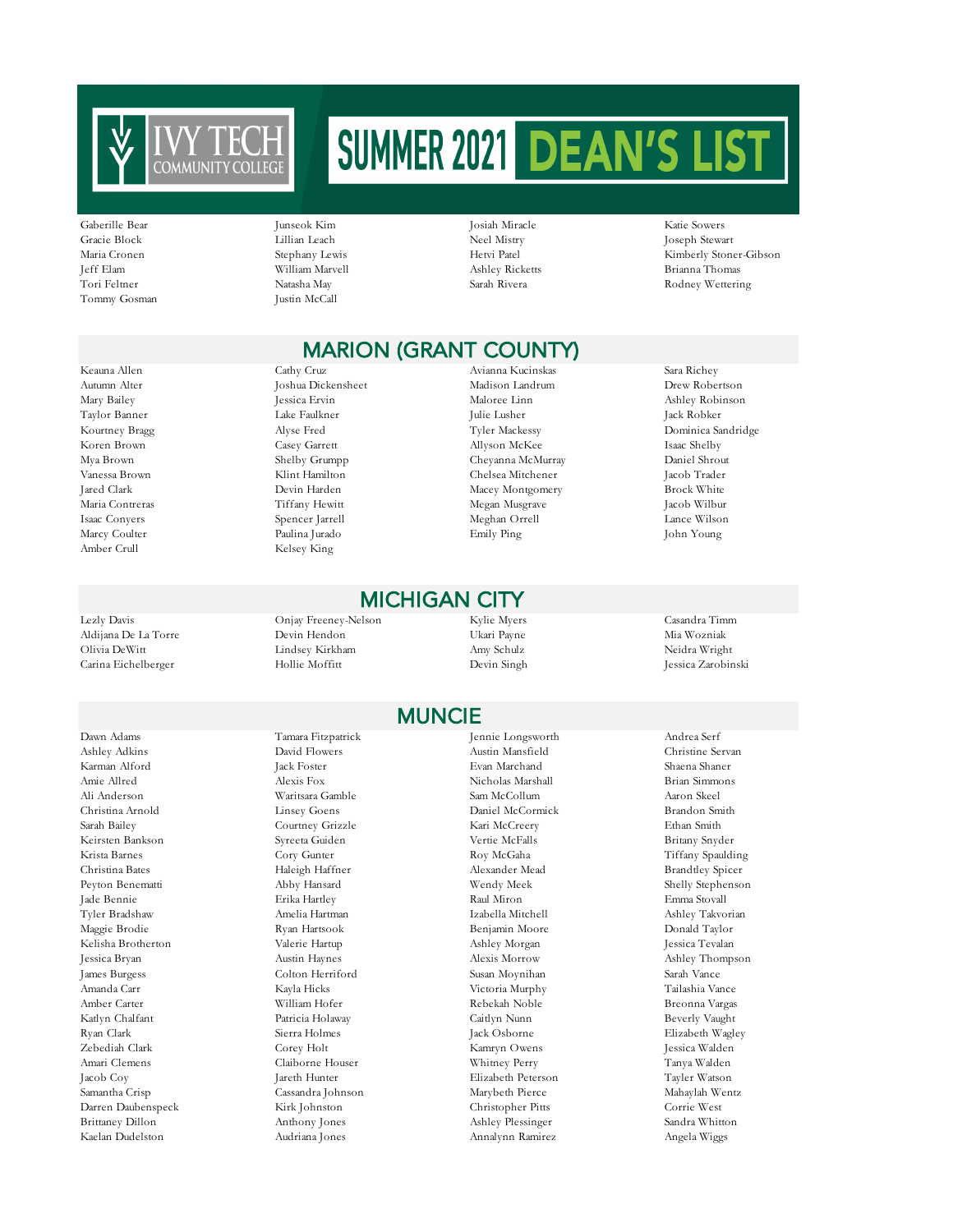

Brooklyn Duncan Christy King Jacob Reed Melicia Fisher Alexis Litton Dustin Sapp

Steve Dudley Holly Kappes Allan Raymundo Kelsey Williams Jennifer Duncan Kelsey Laycock Nohemi Romero Ashleigh Woolums Macy Dunn Allyson Lehman Devin Root Daryn Wright Joseph Ellis Baily Lester Monte Rudy-Davis John Wright

#### NEW CASTLE

Rachel Amos Nicole Ballenger Molly Dishman Ashlee Grocox Allyson Anderson Kelsay Davidson Nathan Geise Alyvia Thompson Hannah Baker Cassandra DiBisceglie

#### RICHMOND

Grant Adams Kailey Harless Adam Lyell Jessica Sparks Alizabeth Fry Jacob Kehlenbrink Karen Querin

Savannah Adams Cody Havens Macy McCoy Robert Sparks Christopher Asher Steven Hoerig Rebecca Mcintosh Marissa Steele<br>Chloe Beaty Rebekah Hoke Taylor McVey Jessica Thom Aubrey Crowe Peggy Holsapple Ashley Merkamp Robert Tran Gracie Davis Fennifer Horning Hunter Miller Hunter Miller Jessica Tucker Lisa Davis Zackary Jaykoski Hue Nguyen Ashley Twigg Victoria Dulaney Kayleigh Jenkins John Pequignot Paul Vaught Charles Ferguson Kasey Johnson Brittanee Plunkett Bernice Velazquez Corey Foster Shaniya Jones Shannon Pyzluka Gregory Wade Luis Garcia Bonnieva King Johnathon Salmon Dion Watts Whitlee Garrison Erin Kovach Lawrence Shaw Austin Williams Katie Guenther Abbigale Leffel Steven Sorenson Michael Witters

#### **SELLERSBURG**

Daniella Adams Clancy Fulkerson Kaitlyn Mcconahay Linnie Shelton Blaine Adkins **Fullen-Embry** Kelly Miller **Kelly Miller** Renee Shelton Madeline Balazs Amber Garriott Elizabeth Moore Kelcee Shepherd Brandy Bartlett Blake Garvin Taylor Morgan Shawneen Simmons Alyssa Bennett Trena Gates Autumn Morrison Aaron Smith Makayla Blanton Shelena Gaus Dayton Nale Emily Smith gabriel bowling Tamara Goines Manoj Naraini Marrisha Smith Sheron Bratcher Anthony Goslin Jon Neace Kelley Sosa Danielle Brown Amy Gregory Madison Newberry Kandace Spencer Elizabeth Brown Tate Griffin Emma Niemann Alac Spruch Elizabeth Burdsall Alyse Grigg Lauren Norris Oscar Stumler Preslei Butt Daoudi Hakizimwami Melissa Noseworthy Nelssa Noseworthy Cassie Campbell Lana Hakundy Pemphyle Nzuzi Irish Sumner Jennifer Chesser Michael Haynes Amanda Owens Martha Tapia Amber Clapp Claire Heichelbech Nicholas Parker Caylie Taylor Thomas Clark Sarah Hendrick Courtney Parks Tammy Teeter Ronnie Collett **Brittany Hornickel** Amber Pate Amber Pate Raymond Thomas Tyler Cupo Anna Huddleston Sweety Patel Taylor Thomas Victoria Davis Sasha Hunt Keno Joy Pedro Kaitlin Tincher Marilyn Davison Victoria Hunter Toni Pohlman Kathline Torres Yolanda Diaz Brittany Johnson Lisa Ponton Kylie Tran-Low Ciera Diggs Ciarra Johnson Hannah Pope Wade Trierweiler

Miranda Abney Allison French Melissa McClure Emily Sheffield

Travis Abercrombie Desirea Gulde Michael Lephew Jamie Sparks Christina Arnold Jeffery Hickel Sean McCoy Courtney Stansberry<br>Christopher Asher Steven Hoerig Rebecca Mcintosh Marissa Steele Jessica Thompson

Robin Thompson

#### Casey Gipson Michael Krause Cassy Shives Whitney Williams Erika Gorton Annah Kuykendoll Allie Smith Rodney Winkle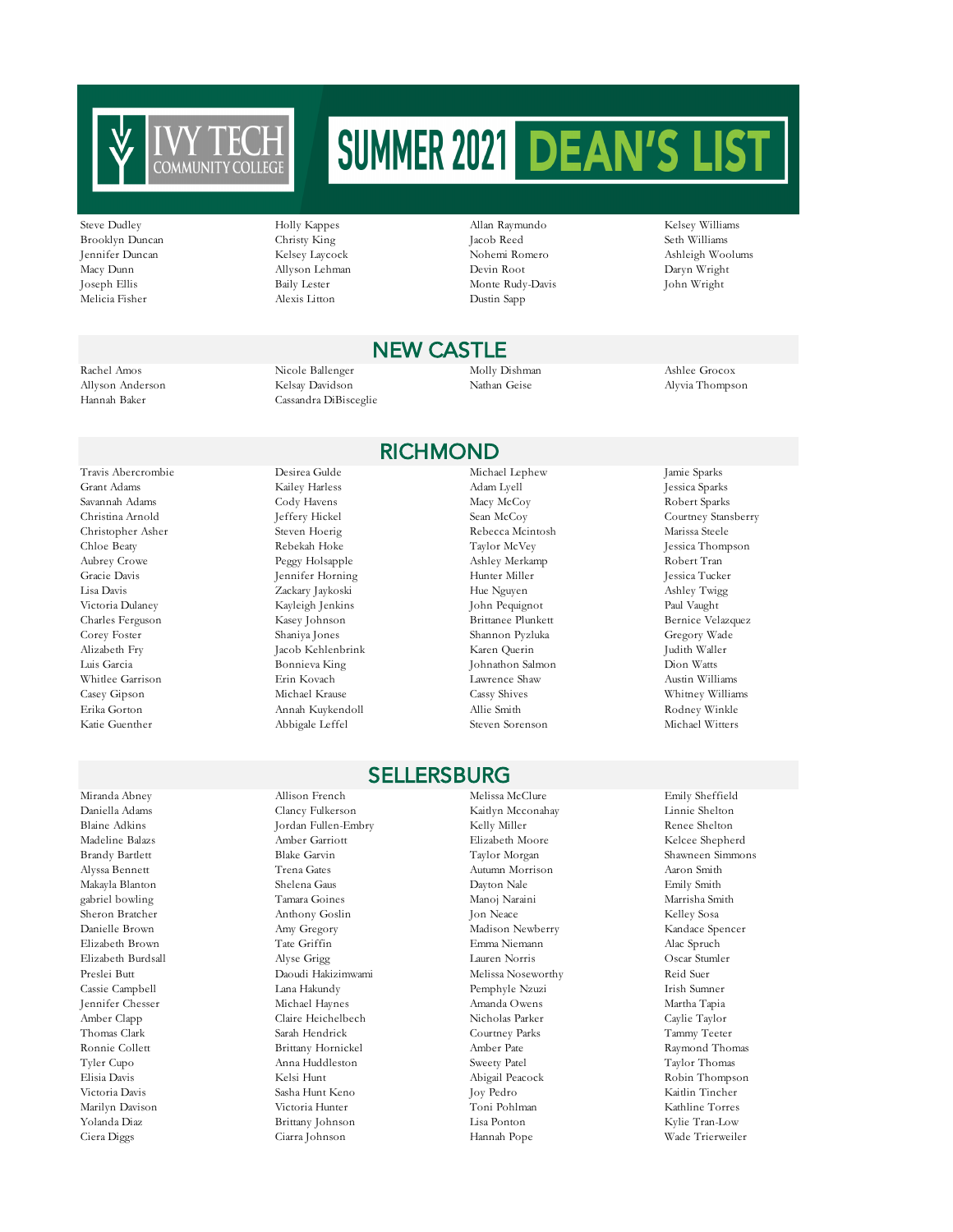

# Hillary Faith Sarah Lilly Sarah Lilly Jeannine Roberts

#### Hannah Dobson Stephanie Jones Monica Posada Toledo Abigail Turner Shelby Dobson Emily Jordan Kristin Price Misty Vermillion Brianna Dooley Danny Keaton Robert Purdy Jadyn Vessels Jacqueline Edwards Brandon Lathrop Leah Renn Keith Walstrom Kelly Faith Julie Lucas Justice Robey Klarissa Wilburn Lance Faith Jessica Madison Jennie Rowe Claudia Williams Emily Malone (Natalie Ruedinger Reanna Wilson) (Natalie Ruedinger Breanna Wilson<br>Shannon Fields (Natalie Andrew Martens ) (Natalie Ruedinger Redward Schack (Natalie Ruedinger ) (Natalie Ruedi Shannon Fields Andrew Martens Edward Schack Andrew Winslow Susannah Figueroa Maria Matthews Sydnie Sharp Phuong Woods Devin Foreman Kimberly May Greyson Shartzer Baylie Young Breanna Shaw

#### SOUTH BEND/ELKHART

Juliann Albright Lisa Ellis Samantha LeSure Mark Selner Alejandra Amador Corona Chidi-ebere Ezekiel Qiana Love Kelly Shaum Blair Anderson Madison Fadely Tiara Malone Sarah Shepherd Brianna Arndt Tressa Fidler Emily Marks Melanie Sloman Nathaniel Babcock Jasmine Flakes Nicole Martin Autumn Smith Allison Bartalone Angela Flores Rodriguez Nicole Martinez Samuel Smyth Ileana Beltran Dallas Foster Mary McElroy Misty Sorchevich Matthew Bergman Jaclyn Freyenberger Erin McGuire Magrey Emily Spencer Kandina Bernhard Christa Gabrielson Sean McMurtrie Rachel Stanfield Madison Betts Lynn Gaddy Tiffany Menyard Riley Stange Biljana Biberovic Magaly Galicia Fonda Miller Jennefer Stephens William Blackburn Diana Gerardo Nicholas Missos Mazio Stevens Zachary Bontrager Joshua Good Payton Mock Matthew Stump Kaitlyn Booth Samson Goodnow Rose Moreland Daniel Suarez Melean Tanisha Brazier Summer Gorske Christopher Mullins Sadie Sullenger Jennifer Buckley Skyler Gredy Lorei Munoz Ramirez Darin Tate Nicholas Buczynski Nicholas Griffin Rebecca Murray Kierstan Taylor Brandi Budde Tamara Griffin Jules Cesar Musabe Grace Thornton Philip Budnik Bailey Grise Ashlie Myers Rebecca Tibbles Alejandro Bueno Danielle Grott Jill Myers Katherine Tomlinson Dana Bunch Mar a Guaina Shannon Myers Jennifer Towne Kristen Butcher Danny Guffey Katherine Neeser Kayla Troyer James Buzas TeiOnna Halbert Paul Norem William Tullos Tashanette Candelaria Reeves Ashley Hancz Angel Pantoja Sabrina Valdez Elle Carpenter Christy Hargraves Maria Pasternak Thamiriz Vasconcelos Mechelle Celie Jackson Harris Michelle Perez Aguirre Tyler Weatherford Timothy Checkley Lindsey Hartzell Brenna Perry Barry Weldy Katherine Clark Hannah Hensley Kaylyn Pettit Kasey Wernlund Kelsey Clark **Heather Hensley Mary Pittman** Jesse White **Mary Pittman** Jesse White Andrew Clemons Anthony Hershberger Erica Poley Karey White Christine Corbett Elizabeth Hoffer Lynzee Ramirez Faith Wickizer Kevyn Corona Madeline Hoover Anna Crist Anja Houin Dana Rassas David Wilson Laura Darnell Haneen Hussein Selena Reeves Jacob Wirt Samantha Davis Sabrina Ibarra Negri Sabrina Ibarra Negri Alexandr Breanna Wolford Jean Deary Sandra Jemison Rafael Resendiz Steven Wynings Jennifer DeBartolo Ashley Johnson Alison Robinson Brandon Yang Ashley Dempster Lovemore Kambwinda Catherine Rojas Layla Yang Betsy Doroteo Jennifer Kazmierzak Christopher Rousseau Allie Yoder Tabetha Durand Cynthia Koery Alex Rush Alex Rush Kylie Yoder<br>1991 - Tara Russell Alex Rush Kylie Yoder Stephenie Kuhl (Rush Tara Russell Alex Alex Rush Kylie Yoder John Dyczko Stephenie Kuhl Tara Russell Ligia Zau Bruce Ehardt Daniel Lanser Abigail Sandifur Elizabeth Zimmer Nadim Elayan Dalton Leary Victor Santos

Daniela Guerra Villanueva Michele Harman Lauren Pearson Jennifer Velasquez

Hollyanna Adams John Elekani Tyson Leazenby Jacquelin Segundo Sanchez Landon Caldwell Theresa Hammond Alexander Oatman Theodette Urayeneza Imanishimwe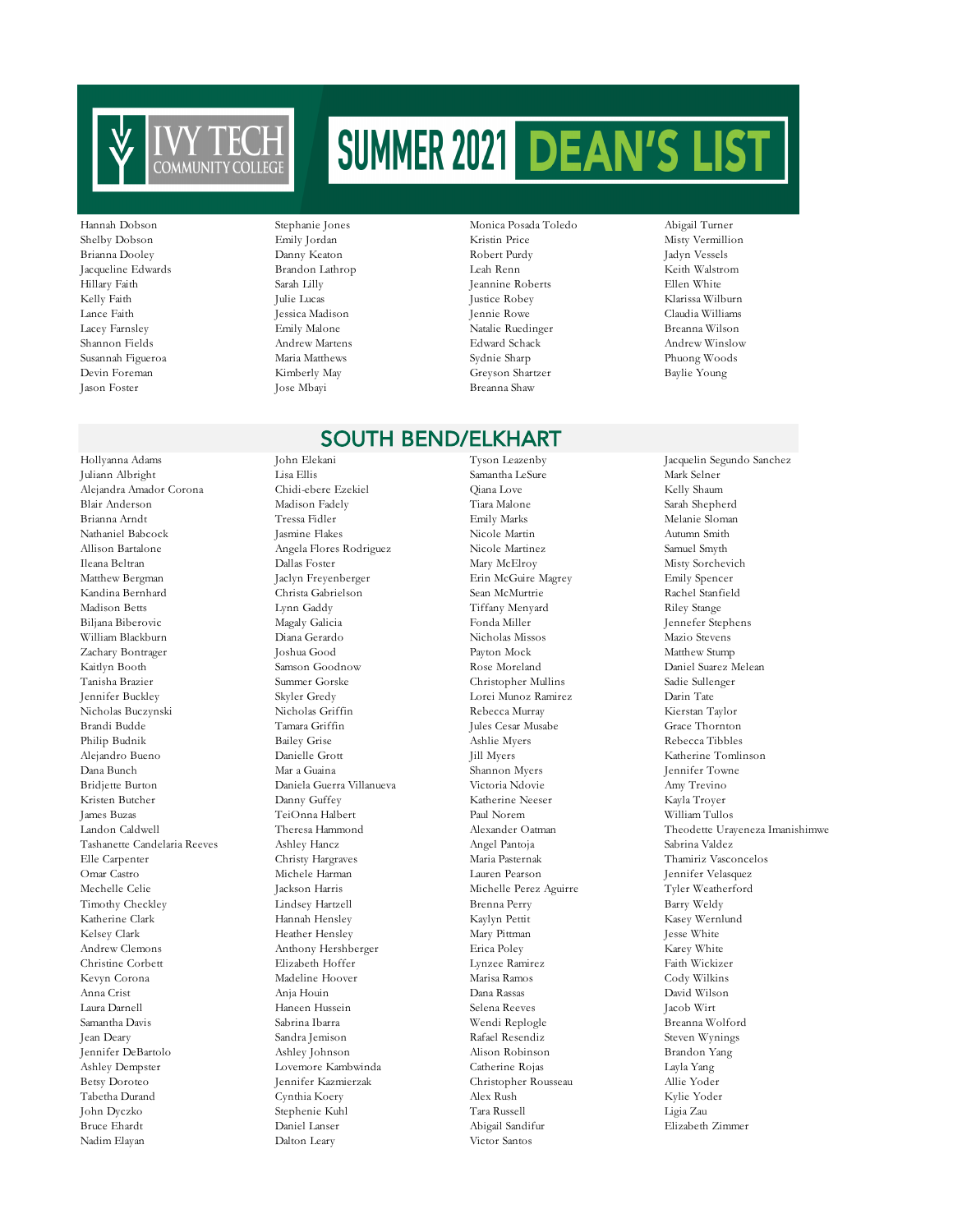

TERRE HAUTE

Christina Anderson Kaleigh Fulford Devin Mason Katelynn Smith Garrett Baker Morgan Fulmer Abby Mathis Maranda Smith Joseph Ballard Christopher Gadberry Emily Mccubbins Sandra Smith Christopher Bartley Robert Galloway Joshua McCullough Shelli Snyder Anna Basore Jade Gaskins Whitney Modesitt Andrea Sons Jessica Baughman Jordan Gilbert Ella Moon Jade Spangler Jeremiah Bemis Ross Good Emily Mountford Shyanne Spangler Samantha Bogard Herman Gray Elizabeth Mowery Cierra Spears Aaron Bridge Trisha Greenwell Sarah Mudd Kenda Stansil Jeremy Brown Zach Haase Warren Mullins Ian Steiner Shakya Bruce Marklee Haltom Cody Myers April Stevens Coltin Buchanan Logan Hamm Sierra Neff Noah Stinson John Burk Kristina Harder Kathy Newman Grayson Swalls Adam Butcher Erin Hardesty Brandee Ng Martha Swan Ashley Campbell Kaitlin Harris Zachary Niehoff Mariah Szekely Avery Campbell Logan Harrison Katie O'Neill Lewis Thiel Sydnee Carey William Harvey Kayleigh Oberheim Chad Tipton Josh Carpenter Abdulla Hashi Kevin Passen Hunter Toney Cameron Carroll Lucas Hayes Riley Payton Lauren Tooker Taylor Christy Tyler Head Shawn Pendergraf Clay Travis Baylen Cinotto Wade Hollenbeck Lori Perigo Blake Cobb Spencer Hornacky Matthew Phillips Jessie Uchytil Christopher Cole Ethan Howard Marissa Pinkston Zachary Uselman Chelsea Corona Shameah Hubbell Kylie Crabtree Nicholas Hubert Chance Puthoff Carson Vicars Madison Crock Jennifer Huffman Hayley Quick Katelyn Vincent Daranger Cunningham Jasmine Humphrey Mary Quinn Sarah Voges Kailynn Daniels Angela Johnson Lauren Ramsey Teresa Voils Evgenia Daugherty Aron Jones Nathaniel Ravellette Destiney Weaver Briana Davis Levi Jones Jessica Reed Quinn Westerhouse Demitri Dawson Reilly Jones Raven Renn Anighis Wheeler Christopher Dearing Tiffany Kelly Darryl Riddle Shamara White Daegan Del Fierro Joseph Kelsheimer Bracey Ridge Stephanie Whitt Nicole Dreps-Webster Lesa Key Cassandra Robbins Thomas Wilkey Jennifer Duncan Yuliya Kim Garrick Robbins Otis Williams Melissa Ellis Marceline Land David Rudisel Patrick Wilson Noah Emmerich Arial Lehman Angellea Salyer Tristan Wilson Jaedyn English Natalie Long Paul Sammann Charm Wyatt Teresa English Jacey Loveless Jordan Schernekau John Yeley Blake Fleener Sara Lovett Russell Scott Victoria Zachary Elizabeth Franklin Chelsea Lucas Jonathan Sheil Bailey Zigler Logun Freed Jennifer Lusby Charles Simpson

Jason Allee Kara Frye Katelyn Martin Charle Smith Natasha Kennedy Alexander Klapko

#### VALPARAISO

Tala Almahaini Genesis Fuentes Jeremiah Mckinney Kaitlyn Rocchi Andrea Anderson Alexis Gacioch Amanda Meadows Donyel Rogers Brandi Arcuri Christine Galindo Krista Melvin Ixmucane Rosa Sonia Arroyo Alan Gardner Andrew Mendoza Paul Runyan

Larry Banks Derek Gilday David Metzger Ian Salazar Danielle Barnett Ranee Gonzalez Jennifer Miller Drake Samano Stephanie Goodenow Marlaina Miller Dustin Samano Jessica Beaudion Nathan Goodwin Natasha Miller Christopher Scoleri Stefanie Belsha Megan Gora ELisha Mills Miriam Shelton Steven Bertrand Sarah Gose Myah Morrow Courtney Sluis